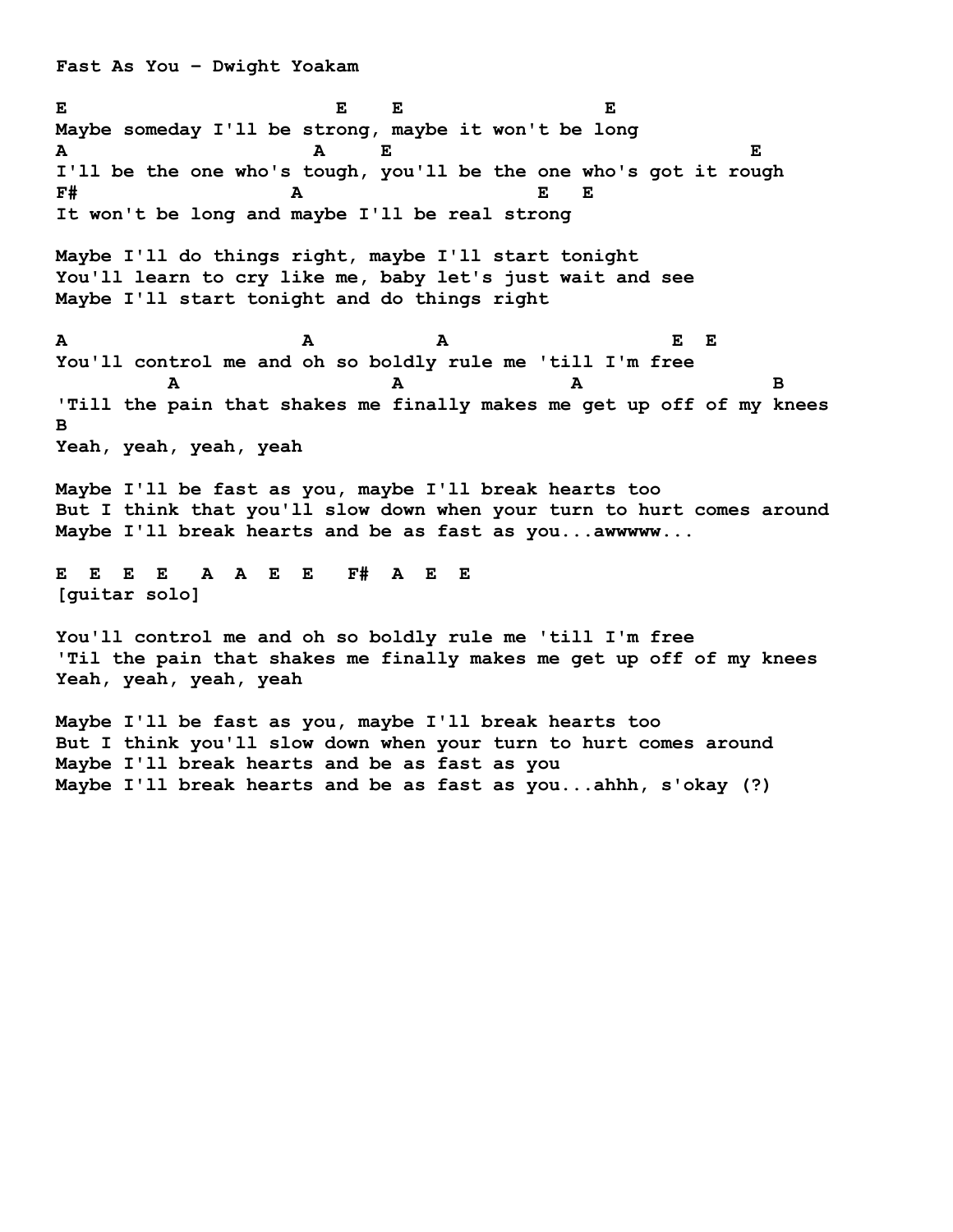**Little Sister - Elvis/Yoakam**

**E7 Little sister, don't you Little sister, don't you Little sister, don't you A Kiss me once or twice Then say it's very nice E7 And then you run B C Little sister, don't you do B E7 What your big sister done**

**E7 Well, I dated your big sister And I took her to a show I went for some candy, along came Jim Dandy And they snuck right out the door**

## **CHORUS**

**Every time I see your sister Well, she's got somebody new She's mean and she's evil, like that old Boll Weevil Guess, I'll try my luck with you**

## **CHORUS**

**Well, I used to pull your pigtails And pinch your turned-up nose But you been a growin' And baby, it's been showin' From your head down to your toes**

**CHORUS**